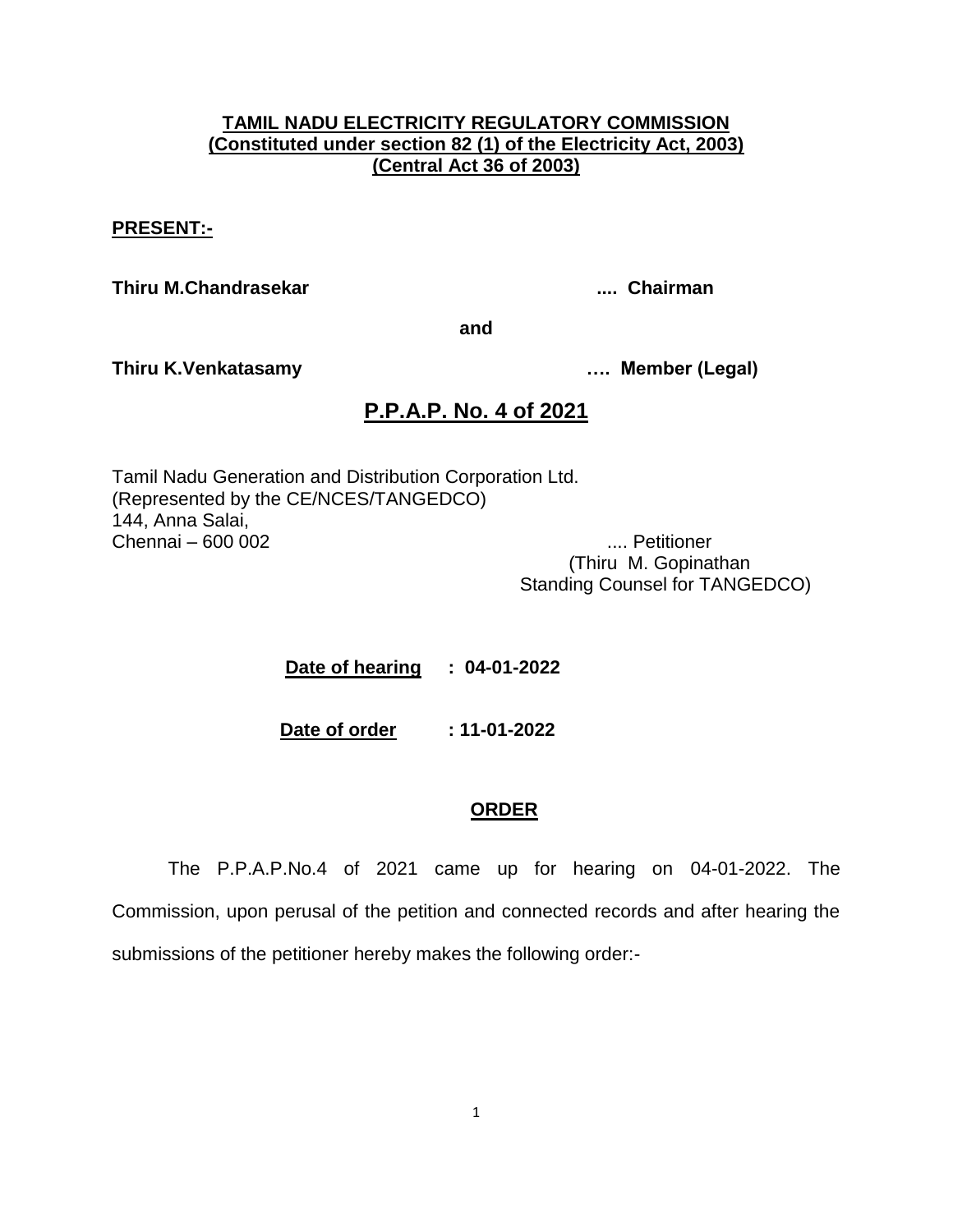#### **ORDER**

## **1. Prayer of the Petitioner in PPAP No.4 of 2021:-**

- i. For adoption of tariff ranging from Rs.4.50 per unit at TANGEDCO periphery in procurement of 180 MW RTC power for the period from  $6<sup>th</sup>$  September '2021 to 30<sup>th</sup> September '2021 under Tender No. 13 of 2021.
- ii. For approval for the procurement of 107.506 MU for the period from  $6<sup>th</sup>$ September '2021 to 30<sup>th</sup> September '2021.
- iii. To pass such other orders as this Commission may consider deemed fit and proper.

## **2. Facts of the case:-**

2.1. Reviewing the power position for the month of September 2021, TANGEDCO anticipated that 1000 MW was needed to meet the minimum demand where there is a considerable increase in demand due to receding of wind power generation and reopening of various commercial activities in phased manner after COVID restrictions. Under such circumstances, TANGEDCO filed Miscellaneous petition No. 40 of 2021 seeking approval and ratification for having initiated the tender process and issued LOA to a quantum of 180 MW RTC power for the supply period from 06.09.2021 to 30.09.2021. Commission accorded approval in its order dated 09.11.2021 for this tender process and directed the petitioner to file the adoption petition.

2.2. During August '21 coal shortage prevailed at national level. In first week of September 2021, MoP had taken necessary steps to redistribute coal to the plants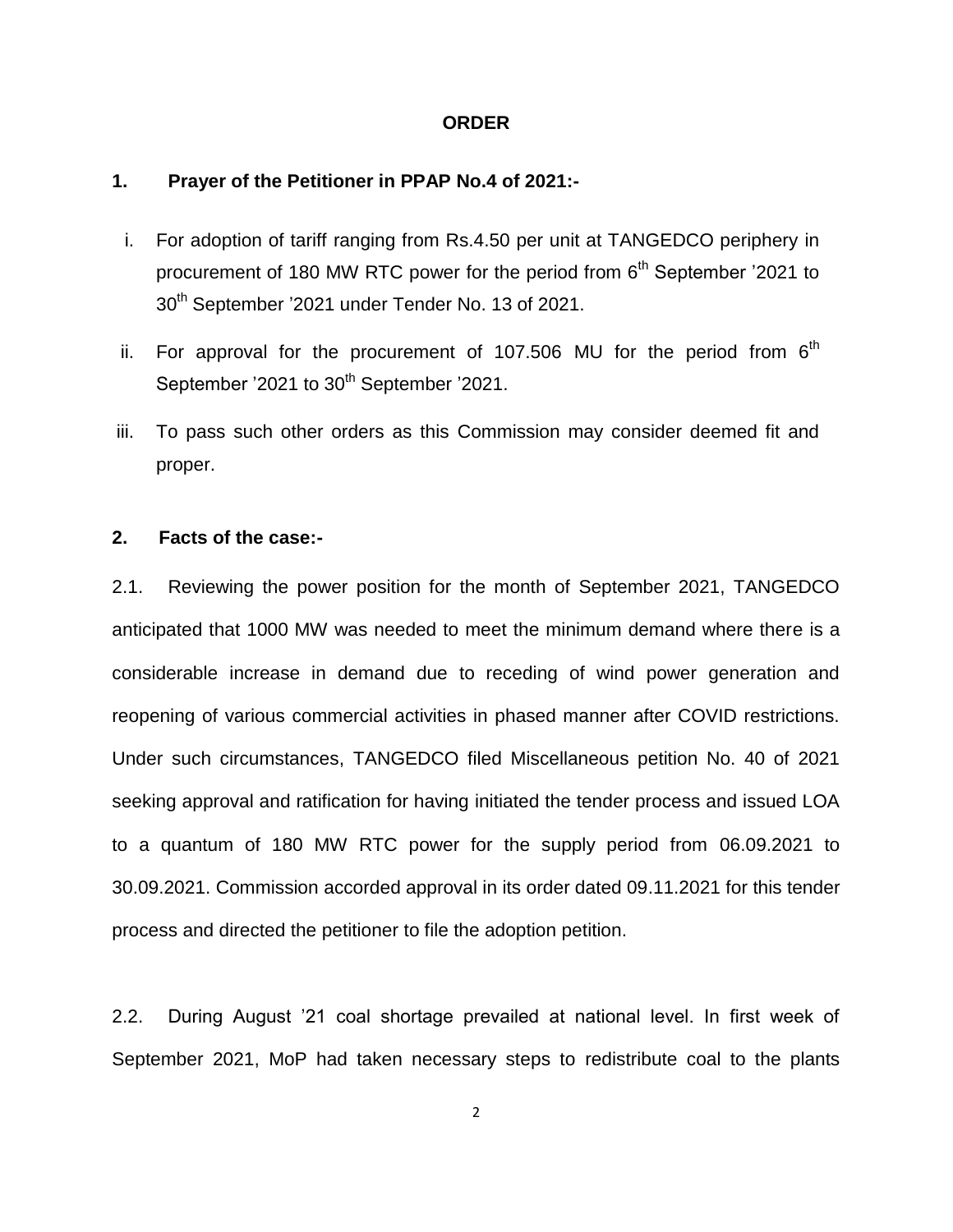having critical coal stocks and eased out the coal stock position. Moreover TAQA, IL&FS and Kudankulam stations have resumed their generation which enhanced the availability during September '21. Hence TANGEDCO has issued LoAs to the successful bidders up to 180 MW at the rate of Rs.4.50 per Unit. Under this circumstance after availing the aforesaid power, TANGEDCO filed this petition for adoption of the above tariff.

### **3. Contentions of the petitioner:-**

3.1. The petitioner has stated that all time high demand met by TANGEDCO and the all time high consumption in the State of Tamil Nadu is as below.

| a. All time high demand | 16845.5 MW met on | 10.04.2021 |  |
|-------------------------|-------------------|------------|--|
|                         |                   |            |  |

b. All time high consumption 372.702 MU met on 09.04.2021

Restriction and Control measures (R&C) in the state have been lifted with effect from 05.06.2015 and directions of the GoTN issued under Section-11 of Electricity Act, 2003 have been revoked with effect from 01.06.2016.

3.2. The power position for the month of September'21 was reviewed by TANTRANSCO and it was anticipated that 1000 MW was needed to meet minimum demand where there is a considerable increase in demand due to receding of wind power generation and reopening of various commercial activities in phased manner after COVID restrictions. Therefore, a short term tender (TANGEDCO/SHORT/PP13-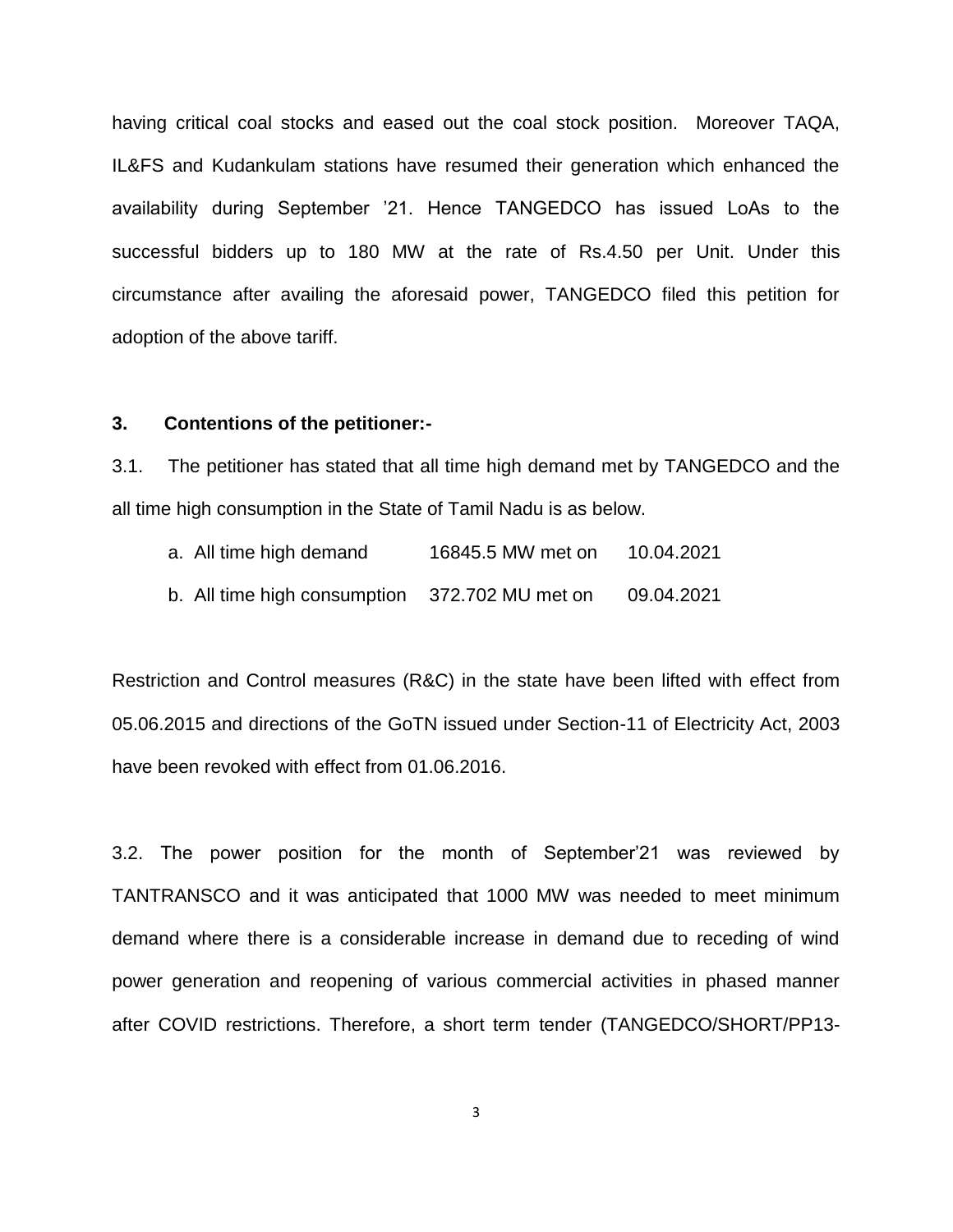2021) was floated for procurement up to 750 MW RTC power from 06.09.2021 to 30.09.2021.

3.3. In order to ensure seamless flow of power to meet the anticipated demand and in view of urgency to ensure the availability of transmission corridor, Tender process was initiated by publishing the notice in newspapers and uploading Request for Proposal (RfP) in MoP's e-bidding portal (DEEP) on 18.08.2021.

3.4. The non-financial technical bids were opened on 26.08.2021. Totally 9 bids were received from 3 bidders are as follows:

| SI.<br>No. | Name of the Bidder          | No of bids    |
|------------|-----------------------------|---------------|
|            | <b>PTC India Ltd</b>        | 6             |
| 2          | <b>Shree Cement Limited</b> | $\mathcal{P}$ |
| 3          | Manikaran Power Ltd         |               |
|            | Total number of bids        |               |

3.5. The Initial price offer was opened on 31.08.2021 and e-Reverse Auction taken place on the same day. The details of the bidders and rate emerged per unit in e-Reverse Auction and on further negotiation are as follows: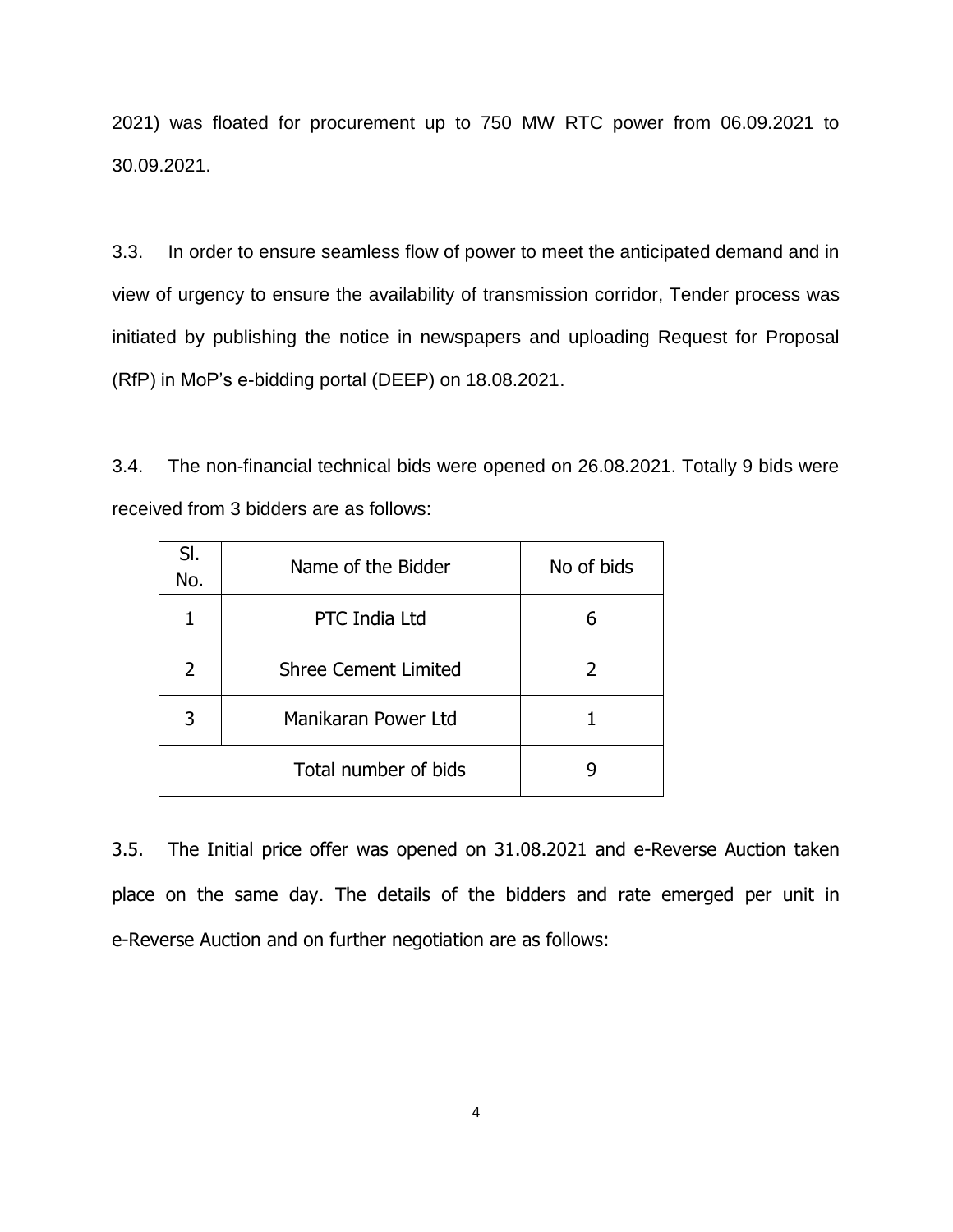|                | Name of<br>the bidder             | Source of Power        | e-Reverse Auction |          | After negotiation |          |
|----------------|-----------------------------------|------------------------|-------------------|----------|-------------------|----------|
|                |                                   |                        | Quantum           | Rate     | Quantum           | Rate per |
| Period         |                                   |                        | offered by        | offered  | offered           | unit in  |
|                |                                   |                        | bidders in        | per unit | in MW             | Rs.      |
|                |                                   |                        | <b>MW</b>         | in Rs.   |                   |          |
|                |                                   | Jammu &                |                   |          |                   |          |
|                |                                   | Kashmir State          |                   |          |                   |          |
|                |                                   | Power                  | 100               | 4.50     | 100               | 4.50     |
|                |                                   | Development            |                   |          |                   |          |
|                |                                   | Corporation Ltd        |                   |          |                   |          |
|                | PTC India                         | <b>ONGC Tripura</b>    |                   |          |                   |          |
|                | Ltd                               | Power Company          | 40                | 4.80     | 40                | 4.50     |
|                |                                   | Ltd                    |                   |          |                   |          |
|                |                                   | Sembcorp               |                   |          |                   |          |
|                |                                   | Energy India           | 40                | 4.90     | 250               | 4.50     |
|                |                                   | Ltd                    |                   |          |                   |          |
|                | Manikaran                         | <b>Dhariwal</b>        |                   |          |                   |          |
|                |                                   | Infrastructure         | 65                | 5.05     | 65                | 4.90     |
|                | Power Ltd                         | Limited Unit I         |                   |          |                   |          |
| 06.09.21       |                                   | Jaypee Nigrie          |                   |          |                   |          |
| to<br>30.09.21 |                                   | Super Thermal          |                   |          |                   |          |
|                |                                   | Power Plant            | 50                | 5.90     | 50                | 4.50     |
|                |                                   | (JNSTPP - MP -         |                   |          |                   |          |
|                | PTC India                         | WR)                    |                   |          |                   |          |
|                | Ltd                               | Jindal Power           | 100               | 5.94     | 100               | 4.50     |
|                |                                   | Ltd, Chattisgarh       |                   |          |                   |          |
|                |                                   | Government of          |                   |          |                   |          |
|                |                                   | Himachal               | 140               | 6.00     | 140               | 6.00     |
|                |                                   | Pradesh (GoHP)         |                   |          |                   |          |
|                | <b>Shree</b><br>Cement<br>Limited | <b>SCL Power Plant</b> |                   |          |                   |          |
|                |                                   | in Rajasthan $-$       | 100               | 7.52     | 100               | 7.52     |
|                |                                   | <b>CTU</b> connected   |                   |          |                   |          |
|                |                                   | <b>SCL Power Plant</b> |                   |          |                   |          |
|                |                                   | in Rajasthan $-$       | 40                | 11.35    | 40                | 11.35    |
|                |                                   | STU connected          |                   |          |                   |          |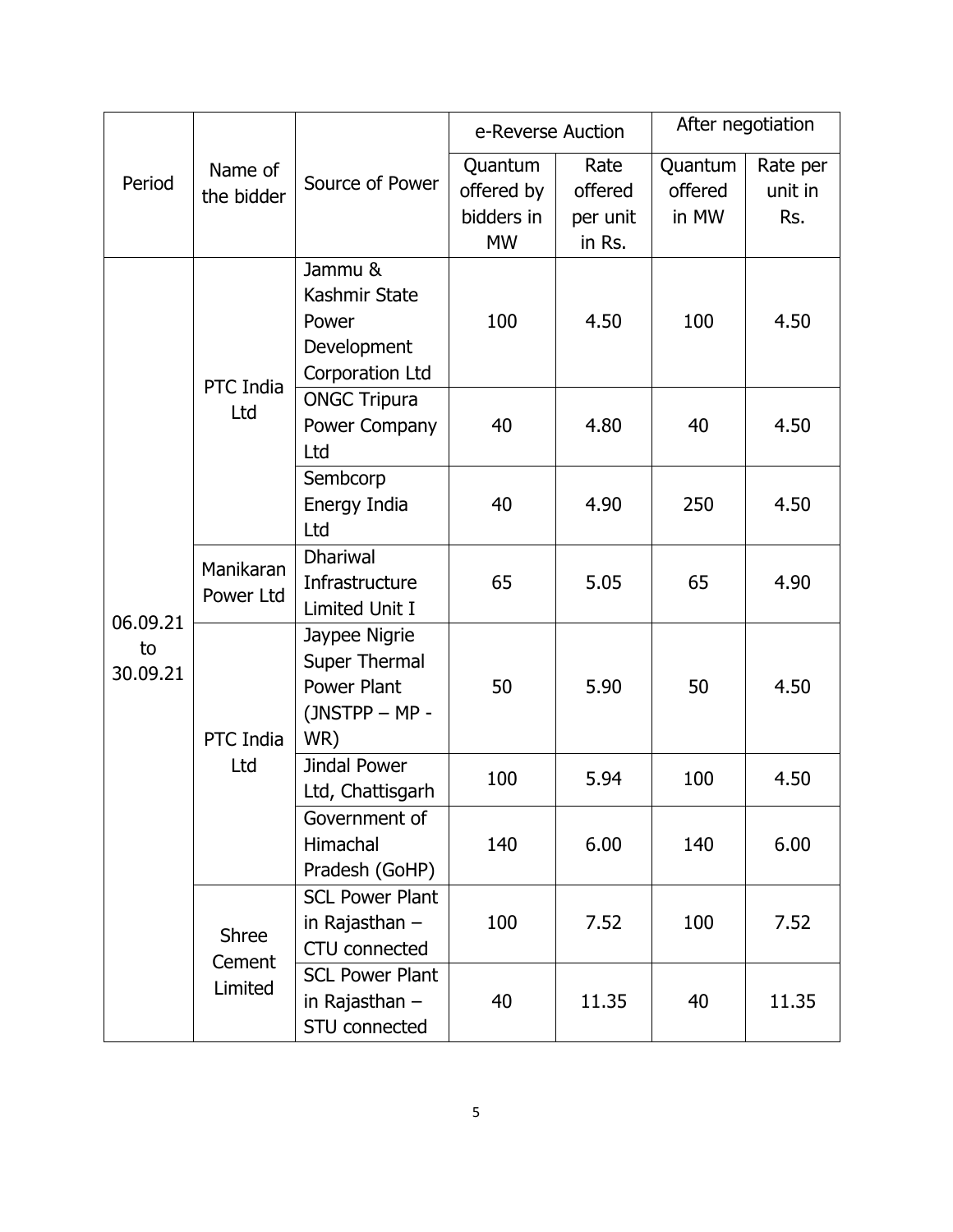3.6. During August '21 coal shortage prevailed at national level. In first week of September'21, MoP had taken necessary steps to redistribute coal to the plants having critical coal stocks and eased out the coal stock position. Moreover TAQA, IL&FS and Kudankulam stations have resumed their generation which enhanced the availability during September '21.

Hence TANGEDCO has issued LoAs to the successful bidders up to 180 MW at the rate of Rs.4.50 and the details are as follows:

| Period         | Name of<br>the<br>bidder | Source of Power                                                                         | Quantum in<br><b>MW</b> | Rate per<br>unit in<br>Rs. |
|----------------|--------------------------|-----------------------------------------------------------------------------------------|-------------------------|----------------------------|
| 06.09.21       | <b>PTC</b><br>India Ltd  | Jammu & Kashmir State Power<br>Development Corporation Limited<br>located in J&K in NR. | 100                     | 4.50                       |
| to<br>30.09.21 |                          | <b>ONGC Tripura Power Company</b><br>Limited located in Tripura in NER                  | 40                      | 4.50                       |
|                |                          | Sembcorp Energy India Ltd Project-2<br>located in AP in SR                              | 40                      | 4.50                       |

3.7. TANGEDCO filed Miscellaneous petition (M.P. No: 40 of 2021) seeking approval and ratification for initiated the tender process and issued LOA to a quantum of 180 MW RTC power for the supply period from 06.09.2021 to 30.09.2021. The Commission has accorded approval in its order dated 09-11-2021.

3.8. As per clause 7.2 of Guidelines issued by MoP for short term procurement of power, Standing Committee was constituted for evaluation of bids and as per clause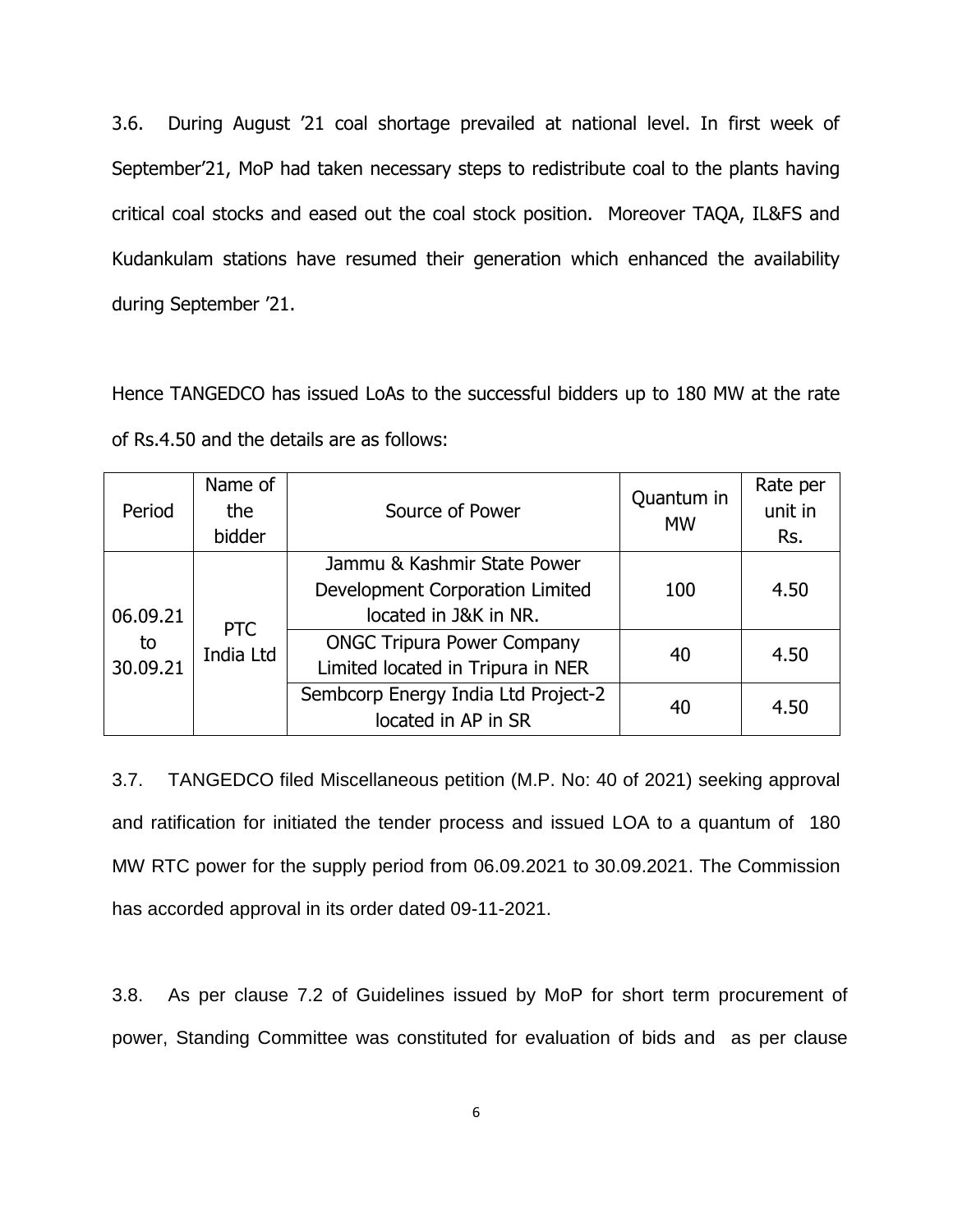11.2 of MoP Guidelines, the Committee has provided appropriate certification on conformity of the bid process evaluation according to the provisions of RfP document .

### **4. Findings of the Commission:-**

4.1. The prayer of the Petitioner in this petition is to adopt the tariff of Rs.4.50 per unit at TANGEDCO periphery in procurement of 180 MW RTC power during the period from  $6<sup>th</sup>$  September '21 to 30<sup>th</sup> September'21 under Tender No. 13 of 2021 and also for approval for the procurement of 107.506 MU.

4.2. We have gone through the petition filed by the Petitioner. This Commission has approved and ratified the power procurement of 180 MW by TANGEDCO for the period from 6-9-21 to 30-9-2021 in M.P.No.40 of 2021 dated 9-11-2021. The present petition is the sequel to the said Miscellaneous Petition for the adoption of tariff.

4.3. Based on the indent for power procurement given by the Chief Engineer/Grid operation the Petitioner has floated a tender through MoP's e-bidding DEEP Portal.

4.4. TANGEDCO has issued LoAs to the successful bidders up to 180 MW at the rate of Rs.4.50 and the details are as follows: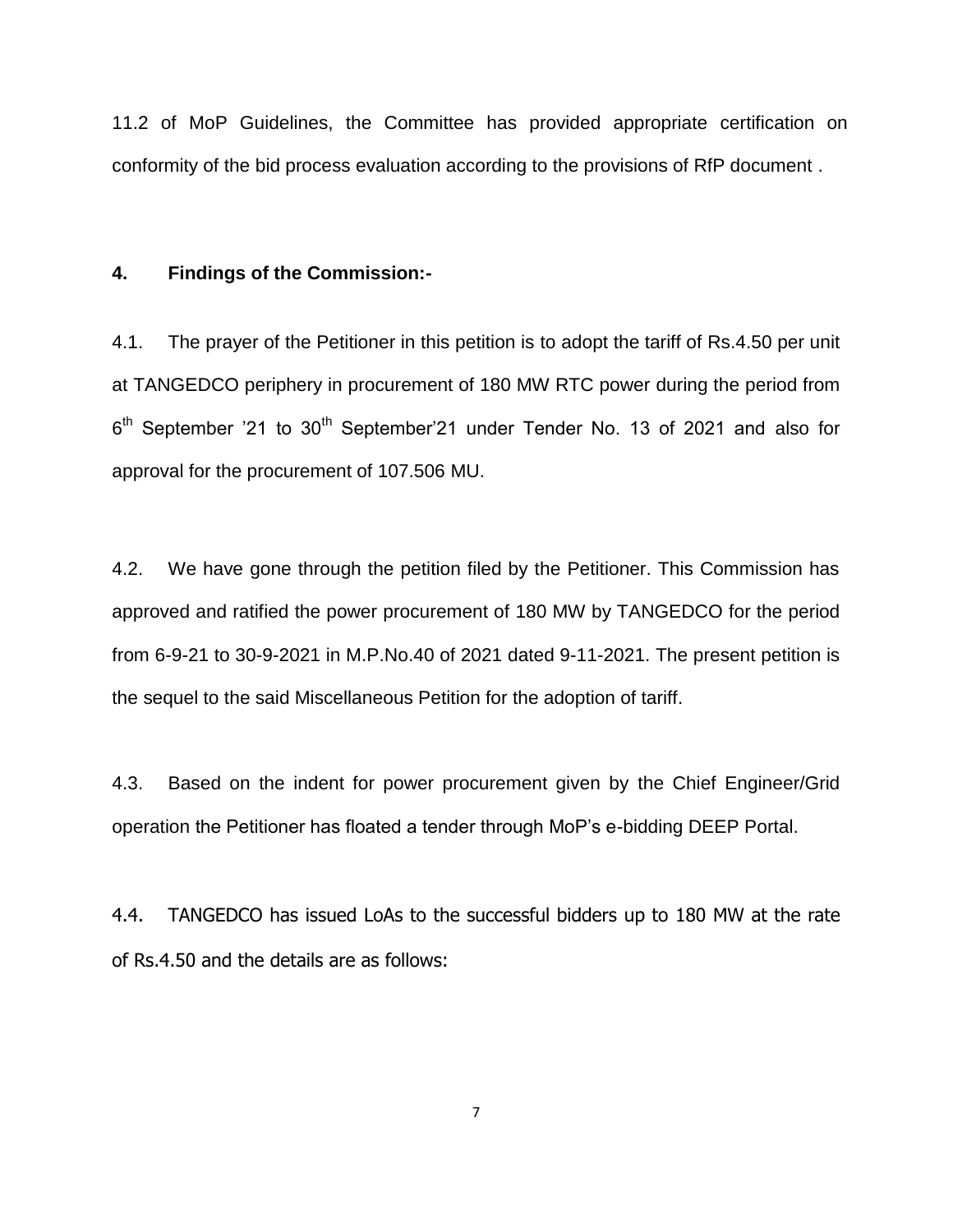| Period         | Name of<br>the<br>bidder | Source of Power                                                                         | Quantum in<br><b>MW</b> | Rate per<br>unit in<br>Rs. |
|----------------|--------------------------|-----------------------------------------------------------------------------------------|-------------------------|----------------------------|
| 06.09.21       | <b>PTC</b><br>India Ltd  | Jammu & Kashmir State Power<br>Development Corporation Limited<br>located in J&K in NR. | 100                     | 4.50                       |
| to<br>30.09.21 |                          | <b>ONGC Tripura Power Company</b><br>Limited located in Tripura in NER                  | 40                      | 4.50                       |
|                |                          | Sembcorp Energy India Ltd Project-2<br>located in AP in SR                              | 40                      | 4.50                       |

It has been stated by the Petitioner that they have procured 107.506 MU during the period from 06-09-2021 to 30-09-2021.

4.5. Based on the directions of the Commission in the above said M.P.No.40 of 2021 dated 9-11-2021, the Petitioner has submitted a Certificate by the Bid Evaluation Committee consisting of Thiru S.Sathyanarayanan, CE/PPP, Tmt.B.Hemalatha, FC/Cost and Thiru K.J.Dandeker, Chartered Accountant. The said Evaluation Committee has certified that the bidding process had been done through DEEP Portal e-bidding Portal as per the Ministry of Power guidelines dated 30-03-2016 and in accordance with the provisions of the Request for Proposal, TANGEDCO/SHORT/PP-13/2021 dated 18-8-2021 and Corrigendum no.1 dt.21.8.2021.

4.6. As per section 63 of the Electricity Act, 2003 (Central Act 36 of 2003), the Commission shall adopt the tariff if such tariff has been determined through